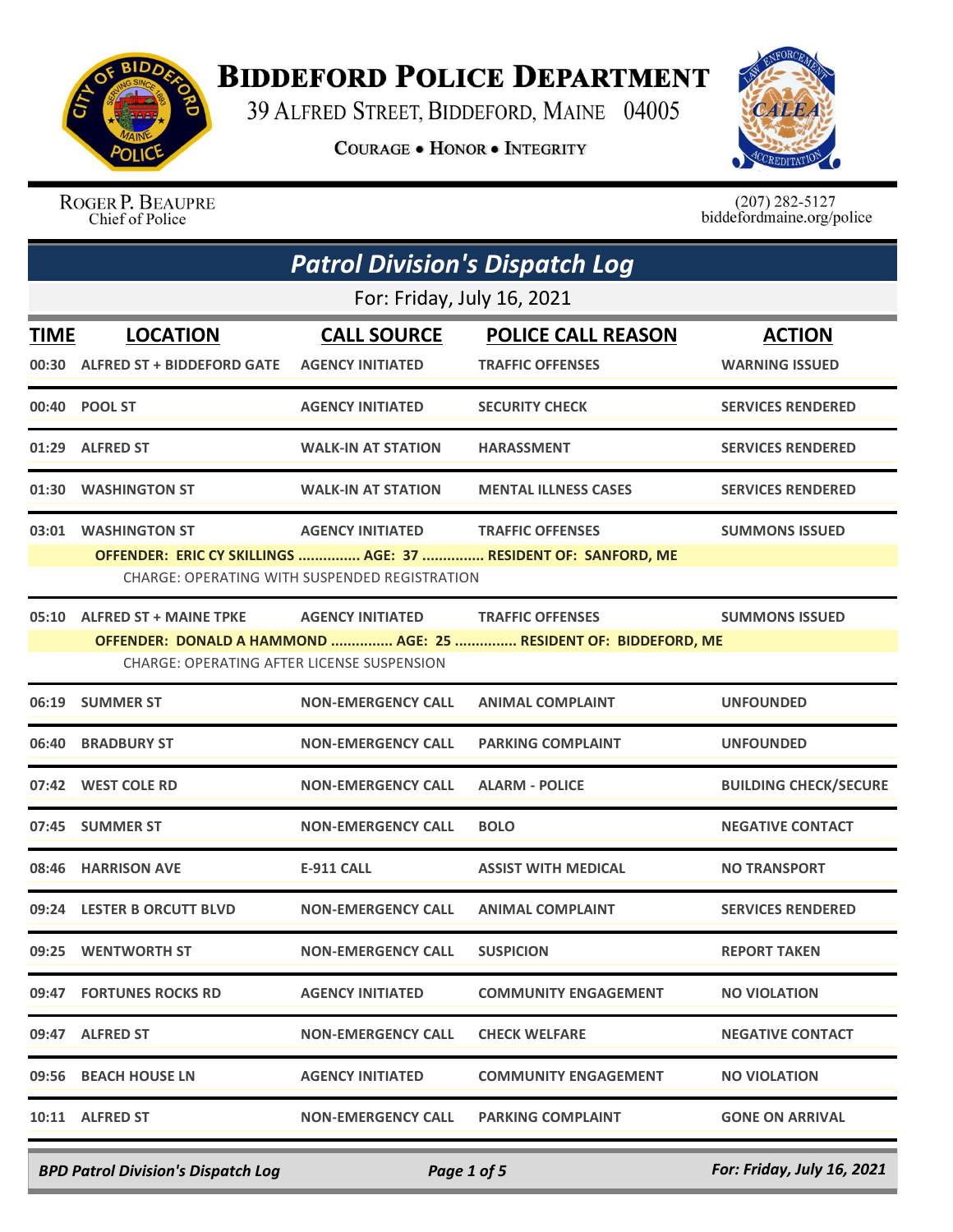| <b>TIME</b> | <b>LOCATION</b>                  | <b>CALL SOURCE</b>        | <b>POLICE CALL REASON</b>                                           | <b>ACTION</b>            |
|-------------|----------------------------------|---------------------------|---------------------------------------------------------------------|--------------------------|
|             | 10:33 ELM ST                     | <b>E-911 CALL</b>         | <b>DISTURBANCE / NOISE</b>                                          | <b>REPORT TAKEN</b>      |
|             | <b>10:36 MAIN ST</b>             | <b>NON-EMERGENCY CALL</b> | <b>ARTICLES LOST/FOUND</b>                                          | <b>REPORT TAKEN</b>      |
|             | <b>10:40 FORTUNES ROCKS RD</b>   | <b>AGENCY INITIATED</b>   | <b>OUT FOR FOLLOW UP</b>                                            | <b>SERVICES RENDERED</b> |
|             | 10:50 HAZEL ST                   | <b>E-911 CALL</b>         | <b>JUVENILE OFFENSES</b>                                            | <b>SERVICES RENDERED</b> |
|             | 10:56 ALFRED ST                  | <b>WALK-IN AT STATION</b> | <b>DRUG BOX</b>                                                     | <b>SERVICES RENDERED</b> |
|             | 11:02 CLARKS CT + ALFRED ST      | <b>NON-EMERGENCY CALL</b> | <b>PARKING COMPLAINT</b>                                            | <b>SERVICES RENDERED</b> |
|             | 11:02 PEARL ST                   | <b>NON-EMERGENCY CALL</b> | <b>CRIMINAL MISCHIEF</b>                                            | <b>REPORT TAKEN</b>      |
|             | 11:10 SULLIVAN ST                | <b>NON-EMERGENCY CALL</b> | <b>CHECK WELFARE</b>                                                | <b>NEGATIVE CONTACT</b>  |
|             | 11:23 WILLETT ST                 | <b>WALK-IN AT STATION</b> | <b>CIVIL COMPLAINT</b>                                              | <b>CIVIL COMPLAINT</b>   |
|             | 11:29 ALFRED ST                  | <b>NON-EMERGENCY CALL</b> | <b>OUT FOR FOLLOW UP</b>                                            | <b>SERVICES RENDERED</b> |
|             | 11:31 SOUTH ST                   | <b>AGENCY INITIATED</b>   | <b>TRAFFIC OFFENSES</b>                                             | <b>WARNING ISSUED</b>    |
|             | 11:37 SOUTH ST                   | <b>AGENCY INITIATED</b>   | <b>TRAFFIC OFFENSES</b>                                             | <b>WARNING ISSUED</b>    |
| 11:43       | <b>ALFRED ST</b>                 | <b>NON-EMERGENCY CALL</b> | <b>DISTURBANCE / NOISE</b>                                          | <b>SUMMONS ISSUED</b>    |
|             | CHARGE: CRIMINAL THREATENING     |                           | OFFENDER: LUTHER JOHN CAMPBELL  AGE: 50  RESIDENT OF: BIDDEFORD, ME |                          |
| 11:47       | <b>SOUTH ST + MAPLEWOOD AVE</b>  | <b>AGENCY INITIATED</b>   | <b>TRAFFIC OFFENSES</b>                                             | <b>WARNING ISSUED</b>    |
| 11:47       | <b>WASHINGTON ST</b>             | <b>NON-EMERGENCY CALL</b> | <b>PARKING COMPLAINT</b>                                            | <b>VEHICLE TOWED</b>     |
|             | 11:49 TIGER WAY                  | <b>NON-EMERGENCY CALL</b> | <b>PASS STOPPED SCHOOL BUS</b>                                      | <b>REPORT TAKEN</b>      |
|             | 11:50 HILLS BEACH RD             | <b>NON-EMERGENCY CALL</b> | <b>ANIMAL COMPLAINT</b>                                             | <b>SERVICES RENDERED</b> |
|             | 11:53 PROSPECT ST                | <b>NON-EMERGENCY CALL</b> | <b>CODES ENFORCEMENT</b>                                            | <b>SERVICES RENDERED</b> |
|             | 11:57 SOUTH ST + WESTERN AVE     | <b>AGENCY INITIATED</b>   | <b>TRAFFIC OFFENSES</b>                                             | <b>WARNING ISSUED</b>    |
|             | 11:59 JEFFERSON ST + CRESCENT ST | E-911 CALL                | <b>VEHICLE CRASH - POLICE ONLY</b>                                  | <b>SERVICES RENDERED</b> |
|             | 12:03 SOUTH ST                   | <b>AGENCY INITIATED</b>   | <b>TRAFFIC OFFENSES</b>                                             | <b>WARNING ISSUED</b>    |
|             | 12:03 ELM ST + MASON ST          | <b>WALK-IN AT STATION</b> | <b>VEHICLE CRASH - POLICE ONLY</b>                                  | <b>REPORT TAKEN</b>      |
|             | 12:05 ALFRED ST + EDWARDS AVE    | E-911 CALL                | ASSIST WITH VEHICLE CRASH - FIRE STATE FORM TAKEN                   |                          |
|             | 12:12 MAY ST                     | <b>AGENCY INITIATED</b>   | <b>TRAFFIC OFFENSES</b>                                             | <b>WARNING ISSUED</b>    |
|             | 12:22 SOUTH ST + HIGHLAND ST     | <b>AGENCY INITIATED</b>   | <b>TRAFFIC OFFENSES</b>                                             | <b>VSAC ISSUED</b>       |
|             |                                  |                           |                                                                     |                          |

*BPD Patrol Division's Dispatch Log Page 2 of 5 For: Friday, July 16, 2021*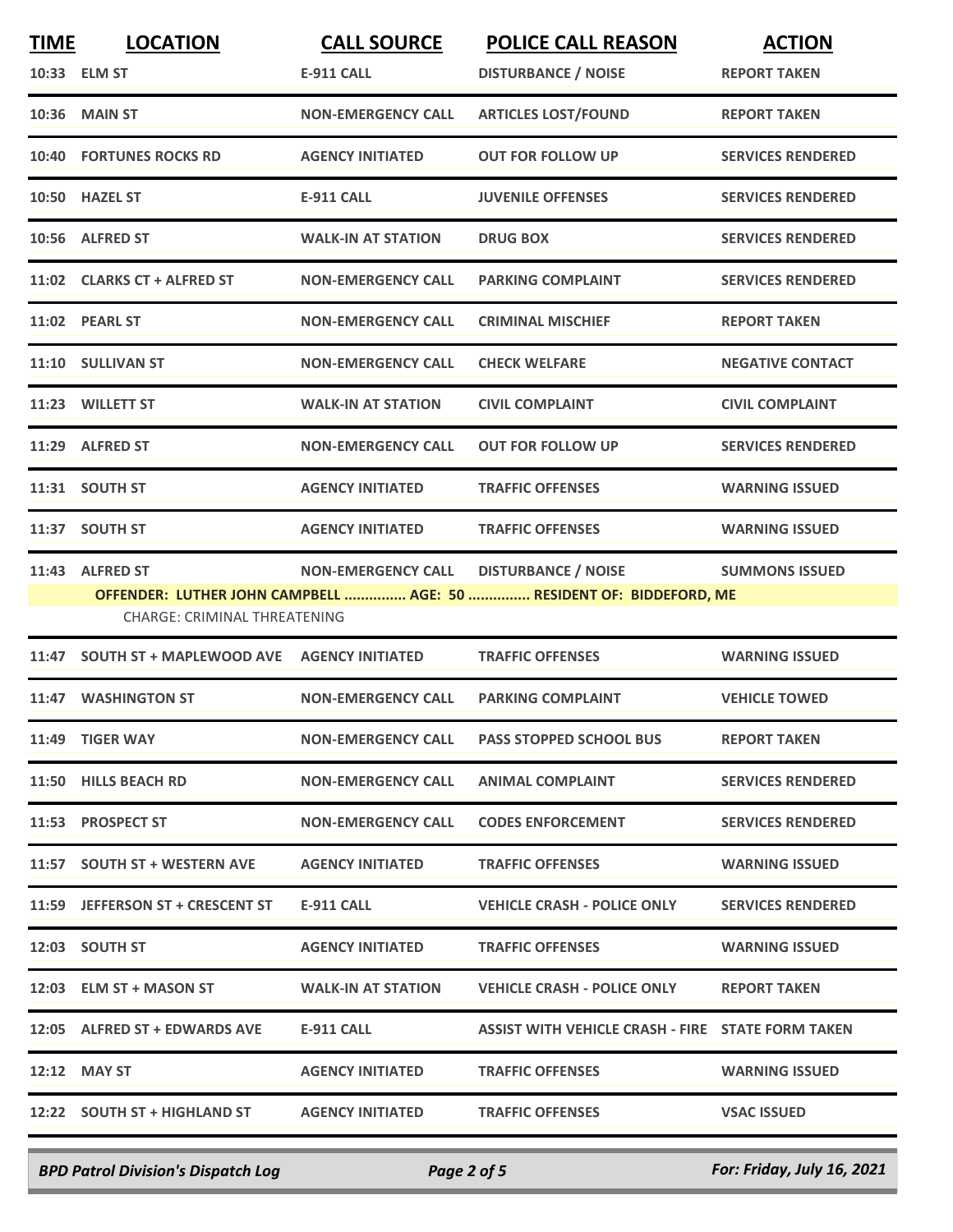| <b>TIME</b> | <b>LOCATION</b>               | <b>CALL SOURCE</b>        | <b>POLICE CALL REASON</b>                                | <b>ACTION</b>            |
|-------------|-------------------------------|---------------------------|----------------------------------------------------------|--------------------------|
|             | 12:33 SOUTH ST                | <b>AGENCY INITIATED</b>   | <b>TRAFFIC OFFENSES</b>                                  | <b>WARNING ISSUED</b>    |
|             | 12:39 SOUTH ST + MCKENNEY DR  | <b>AGENCY INITIATED</b>   | <b>TRAFFIC OFFENSES</b>                                  | <b>WARNING ISSUED</b>    |
| 12:40       | <b>ALFRED ST + MAINE TPKE</b> | <b>E-911 CALL</b>         | <b>ASSIST WITH VEHICLE CRASH - FIRE STATE FORM TAKEN</b> |                          |
|             | 12:50 SOUTH ST                | <b>AGENCY INITIATED</b>   | <b>TRAFFIC OFFENSES</b>                                  | <b>VSAC ISSUED</b>       |
|             | 13:02 BEACH HOUSE LN          | <b>NON-EMERGENCY CALL</b> | <b>VEHICLE CRASH - POLICE ONLY</b>                       | <b>SERVICES RENDERED</b> |
|             | 13:03 ELIZABETH RD            | <b>NON-EMERGENCY CALL</b> | <b>PARKING COMPLAINT</b>                                 | <b>SERVICES RENDERED</b> |
|             | 13:06 ALFRED ST               | <b>NON-EMERGENCY CALL</b> | <b>CHECK WELFARE</b>                                     | <b>NEGATIVE CONTACT</b>  |
|             | 13:10 SOUTH ST + BRIARWOOD DR | <b>AGENCY INITIATED</b>   | <b>TRAFFIC OFFENSES</b>                                  | <b>WARNING ISSUED</b>    |
| 13:13       | <b>INNER CIR</b>              | <b>NON-EMERGENCY CALL</b> | <b>SUSPICION</b>                                         | <b>SERVICES RENDERED</b> |
|             | 13:18 SOUTH ST + MCKENNEY DR  | <b>AGENCY INITIATED</b>   | <b>TRAFFIC OFFENSES</b>                                  | <b>WARNING ISSUED</b>    |
| 13:32       | <b>SOUTH ST</b>               | <b>AGENCY INITIATED</b>   | <b>TRAFFIC OFFENSES</b>                                  | <b>VSAC ISSUED</b>       |
| 13:40       | <b>FORTUNES ROCKS RD</b>      | <b>E-911 CALL</b>         | <b>DOMESTIC COMPLAINTS</b>                               | <b>REPORT TAKEN</b>      |
|             | 13:43 SOUTH ST                | <b>AGENCY INITIATED</b>   | <b>TRAFFIC OFFENSES</b>                                  | <b>WARNING ISSUED</b>    |
|             | 13:44 GRANITE ST              | <b>E-911 CALL</b>         | 911 MISUSE                                               | <b>SERVICES RENDERED</b> |
|             | 13:48 SOUTH ST                | <b>AGENCY INITIATED</b>   | <b>TRAFFIC OFFENSES</b>                                  | <b>VSAC ISSUED</b>       |
|             | 13:59 PIERSONS LN             | <b>NON-EMERGENCY CALL</b> | <b>PARKING COMPLAINT</b>                                 | <b>GONE ON ARRIVAL</b>   |
|             | 14:01 SOUTH ST                | <b>AGENCY INITIATED</b>   | <b>TRAFFIC OFFENSES</b>                                  | <b>WARNING ISSUED</b>    |
|             | 14:10 SOUTH ST + HAYFIELD RD  | <b>AGENCY INITIATED</b>   | <b>TRAFFIC OFFENSES</b>                                  | <b>WARNING ISSUED</b>    |
|             | 14:20 SOUTH ST                | <b>AGENCY INITIATED</b>   | <b>TRAFFIC OFFENSES</b>                                  | <b>WARNING ISSUED</b>    |
|             | 14:27 SOUTH ST                | <b>AGENCY INITIATED</b>   | <b>TRAFFIC OFFENSES</b>                                  | <b>VSAC ISSUED</b>       |
|             | 14:39 SOUTH ST + HAYFIELD RD  | <b>AGENCY INITIATED</b>   | <b>TRAFFIC OFFENSES</b>                                  | <b>WARNING ISSUED</b>    |
|             | 14:46 SOUTH ST + HAYFIELD RD  | <b>AGENCY INITIATED</b>   | <b>TRAFFIC OFFENSES</b>                                  | <b>WARNING ISSUED</b>    |
|             | 14:48 ISLAND VIEW DR          | E-911 CALL                | 911 MISUSE                                               | <b>SERVICES RENDERED</b> |
|             | 14:55 SOUTH ST                | <b>AGENCY INITIATED</b>   | <b>TRAFFIC OFFENSES</b>                                  | <b>VSAC ISSUED</b>       |
|             | 14:58 ALFRED ST               | <b>NON-EMERGENCY CALL</b> | <b>OUT FOR FOLLOW UP</b>                                 | <b>SERVICES RENDERED</b> |
|             | <b>14:58 MAIN ST</b>          | <b>AGENCY INITIATED</b>   | <b>COMMUNITY ENGAGEMENT</b>                              | <b>NO VIOLATION</b>      |
|             |                               |                           |                                                          |                          |

*BPD Patrol Division's Dispatch Log Page 3 of 5 For: Friday, July 16, 2021*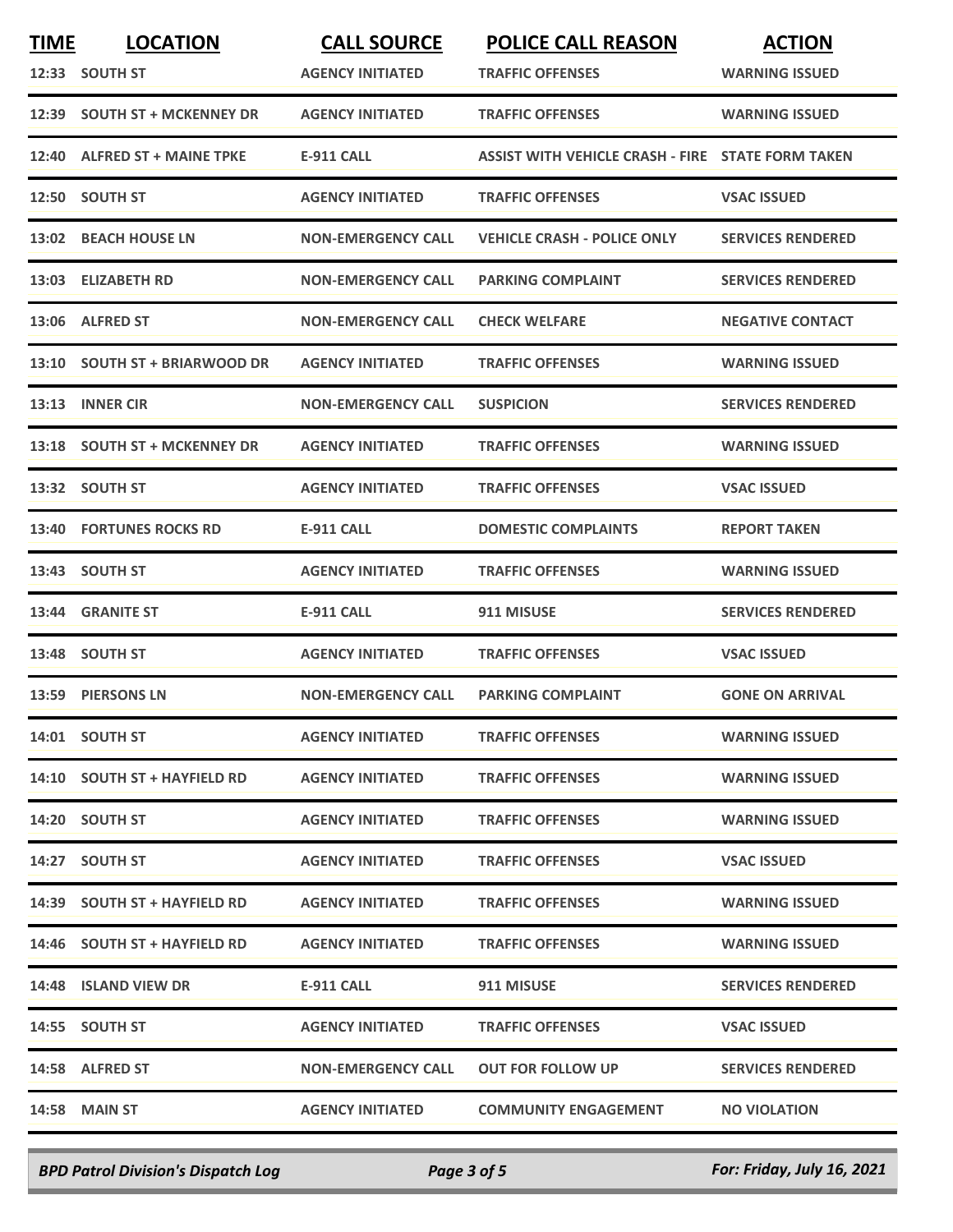| <b>TIME</b> | <b>LOCATION</b><br><b>14:59 MAIN ST</b>                      | <b>CALL SOURCE</b><br><b>NON-EMERGENCY CALL</b>            | <b>POLICE CALL REASON</b><br><b>DOMESTIC COMPLAINTS</b>                                                            | <b>ACTION</b><br><b>REPORT TAKEN</b> |
|-------------|--------------------------------------------------------------|------------------------------------------------------------|--------------------------------------------------------------------------------------------------------------------|--------------------------------------|
|             | 15:04 ELM ST + ALFRED ST                                     | <b>E-911 CALL</b>                                          | <b>VEHICLE CRASH - POLICE ONLY</b>                                                                                 | <b>NEGATIVE CONTACT</b>              |
|             | 15:18 SULLIVAN ST                                            | <b>WALK-IN AT STATION</b>                                  | <b>CHECK WELFARE</b>                                                                                               | <b>NO ACTION REQUIRED</b>            |
|             | 15:33 ELM ST                                                 | <b>NON-EMERGENCY CALL</b>                                  | <b>SHOPLIFTING</b>                                                                                                 | <b>REPORT TAKEN</b>                  |
|             | 15:57 GEORGE ST                                              | <b>AGENCY INITIATED</b>                                    | <b>OUT FOR FOLLOW UP</b>                                                                                           | <b>NEGATIVE CONTACT</b>              |
|             | 16:01 ALFRED ST                                              | <b>NON-EMERGENCY CALL</b>                                  | <b>SUSPICION</b>                                                                                                   | <b>NO ACTION REQUIRED</b>            |
|             | 16:12 ELM ST + PRECOURT ST                                   | <b>AGENCY INITIATED</b>                                    | <b>DISTURBANCE / NOISE</b>                                                                                         | <b>SERVICES RENDERED</b>             |
| 16:29       | <b>ROCKY WAY</b>                                             | <b>E-911 CALL</b>                                          | 911 MISUSE                                                                                                         | <b>NEGATIVE CONTACT</b>              |
|             | 16:41 SPRUCE ST                                              | <b>AGENCY INITIATED</b>                                    | <b>OUT FOR FOLLOW UP</b>                                                                                           | <b>SERVICES RENDERED</b>             |
|             | 16:50 ELM ST + GRAYSON ST                                    | <b>E-911 CALL</b>                                          | <b>BOLO</b>                                                                                                        | <b>SERVICES RENDERED</b>             |
|             | 17:10 HORRIGAN CT                                            | <b>AGENCY INITIATED</b>                                    | <b>OUT FOR FOLLOW UP</b>                                                                                           | <b>SERVICES RENDERED</b>             |
|             | 17:12 WEST COLE RD                                           | <b>NON-EMERGENCY CALL</b>                                  | <b>ALARM - POLICE</b>                                                                                              | <b>BUILDING CHECK/SECURE</b>         |
| 17:17       | <b>OAK ST</b>                                                | <b>E-911 CALL</b>                                          | <b>DOMESTIC COMPLAINTS</b>                                                                                         | <b>REPORT TAKEN</b>                  |
|             | 17:25 ALFRED ST                                              | <b>NON-EMERGENCY CALL</b>                                  | <b>CHECK WELFARE</b>                                                                                               | <b>SERVICES RENDERED</b>             |
| 17:28       | <b>ALFRED ST</b>                                             | <b>NON-EMERGENCY CALL</b>                                  | <b>OUT FOR FOLLOW UP</b>                                                                                           | <b>SERVICES RENDERED</b>             |
|             | 17:33 ACORN ST + HILL ST                                     | <b>AGENCY INITIATED</b>                                    | <b>OUT FOR FOLLOW UP</b>                                                                                           | <b>SERVICES RENDERED</b>             |
|             | 17:36 HORRIGAN CT                                            | <b>AGENCY INITIATED</b>                                    | <b>OUT FOR FOLLOW UP</b>                                                                                           | <b>SERVICES RENDERED</b>             |
|             | 17:43 ELM ST                                                 | E-911 CALL                                                 | <b>VEHICLE CRASH - POLICE ONLY</b>                                                                                 | <b>STATE FORM TAKEN</b>              |
|             | 17:52 ELM ST                                                 | <b>NON-EMERGENCY CALL</b>                                  | <b>VEHICLE CRASH - POLICE ONLY</b>                                                                                 | <b>STATE FORM TAKEN</b>              |
|             | 18:20 MAY ST                                                 | E-911 CALL                                                 | 911 MISUSE                                                                                                         | <b>NEGATIVE CONTACT</b>              |
|             | 18:22 POMERLEAU ST<br>CHARGE: VIOLATING CONDITION OF RELEASE | CHARGE: OPERATING AFTER HABITUAL OFFENDER REVOCATION-PRIOR | NON-EMERGENCY CALL VEHICLE CRASH - POLICE ONLY<br>OFFENDER: CHRISTINA N RUMMELL  AGE: 42  RESIDENT OF: ARUNDEL, ME | <b>SUMMONS ISSUED</b>                |
|             | 19:01 JEFFERSON ST + ADAMS ST                                | <b>NON-EMERGENCY CALL</b>                                  | <b>CHECK WELFARE</b>                                                                                               | <b>SERVICES RENDERED</b>             |
|             | 19:44 ALFRED ST                                              | <b>AGENCY INITIATED</b>                                    | <b>TRAFFIC OFFENSES</b>                                                                                            | <b>VSAC ISSUED</b>                   |
|             | 19:51 COLUMBUS WAY                                           | NON-EMERGENCY CALL                                         | <b>ALARM - POLICE</b>                                                                                              | <b>BUILDING CHECK/SECURE</b>         |

*BPD Patrol Division's Dispatch Log Page 4 of 5 For: Friday, July 16, 2021*